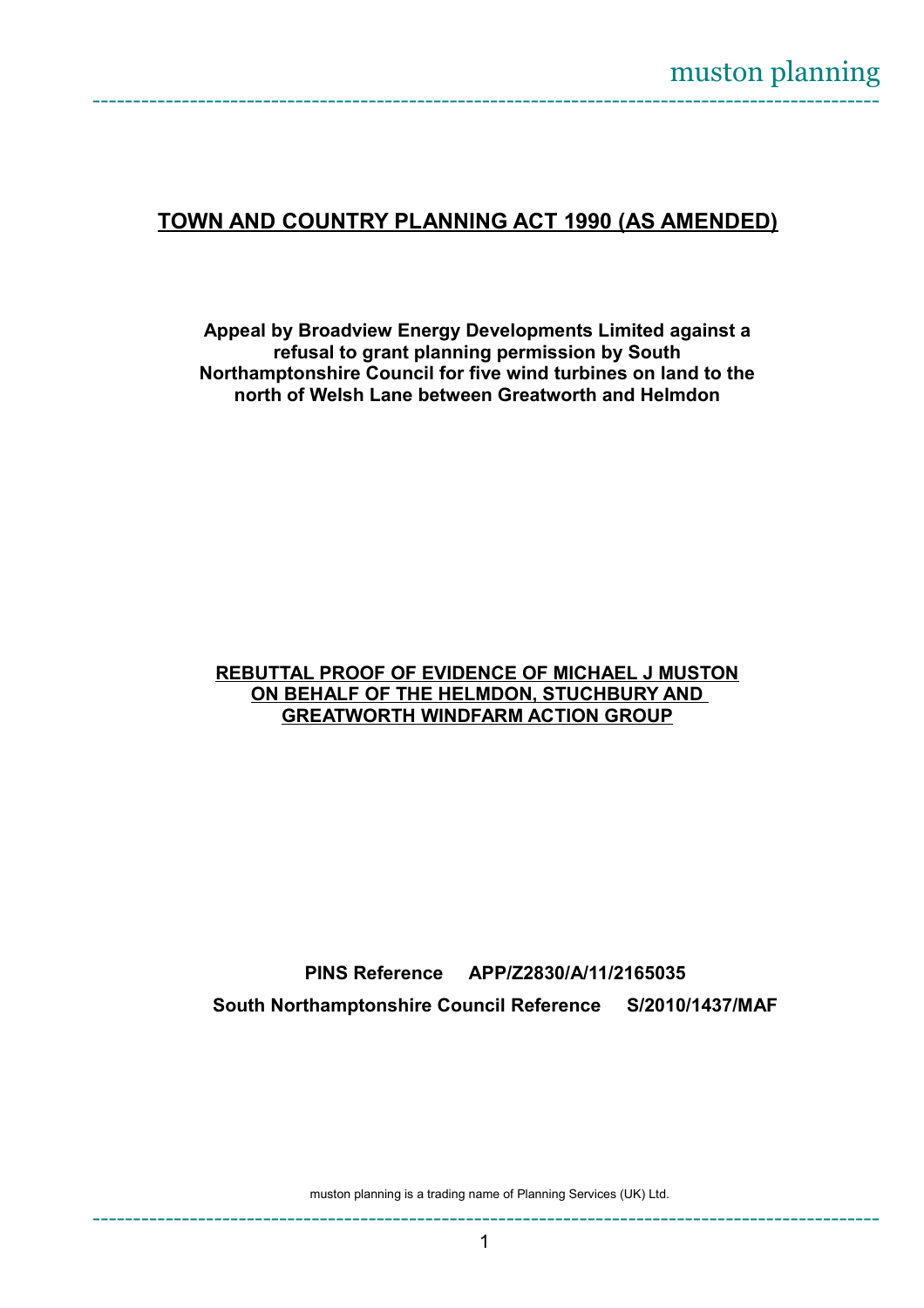- 1. This rebuttal proof is in relation to the proof of evidence of David Bell of Jones Lang LaSalle. References to paragraph numbers are to paragraph numbers in his proof of evidence (BEL/DB/2). I only respond in this rebuttal proof to the main points which I consider need a response through written evidence, so it should not be assumed that because I do not respond to part of David Bell's evidence that I agree with it.
- 2. In paragraph 3.3.2, David Bell refers to Policy S11 of the draft Joint Core Strategy. In preparing my proof, I inadvertently referred to an earlier version of Policy S11 in my paragraph 4.12. I am aware that the policy was subject to a proposed change and that the version set out by David Bell in his paragraph 3.3.2 is the most up-todate version. This version still states that the location of wind energy proposals should have no significant adverse impact on amenity, landscape character and access. I consider that the appeal proposal does have a significant adverse impact on both amenity and landscape character, is not sensitively located, and is not designed to minimise adverse impacts on people, the natural environment, biodiversity and historic assets. The changes reinforce rather than detract from my conclusions in paragraph 4.12 of my proof that Policy S11 is compliant with the NPPF.
- 3. In paragraph 5.5.9, David Bell notes that the national pipeline to 2020 in terms of renewable technologies overall and onshore wind specifically is "reasonably healthy". I agree with this assessment and note that on this point there is no difference between us.
- 4. David Bell argues in a number of places (paragraphs 3.2.3, 3.5.12-15, 3.5.19, 4.3.30, 6.2.3, 6.3.6) that the Local Plan and draft Core Strategy policies on cultural heritage are not compliant with the NPPF because they do not contain a "balancing provision". In my opinion, this is wrong and based upon a misunderstanding of how to apply the NPPF. First, the reference in paragraph 134 to weighing harm against benefits only applies in circumstances where there is less than substantial harm to the significance of a designated heritage asset. In other circumstances the policy does not contain a "weighing" provision but contains tests of "exceptional" and "wholly exceptional" (paragraph 132). Secondly, the wording of paragraph 134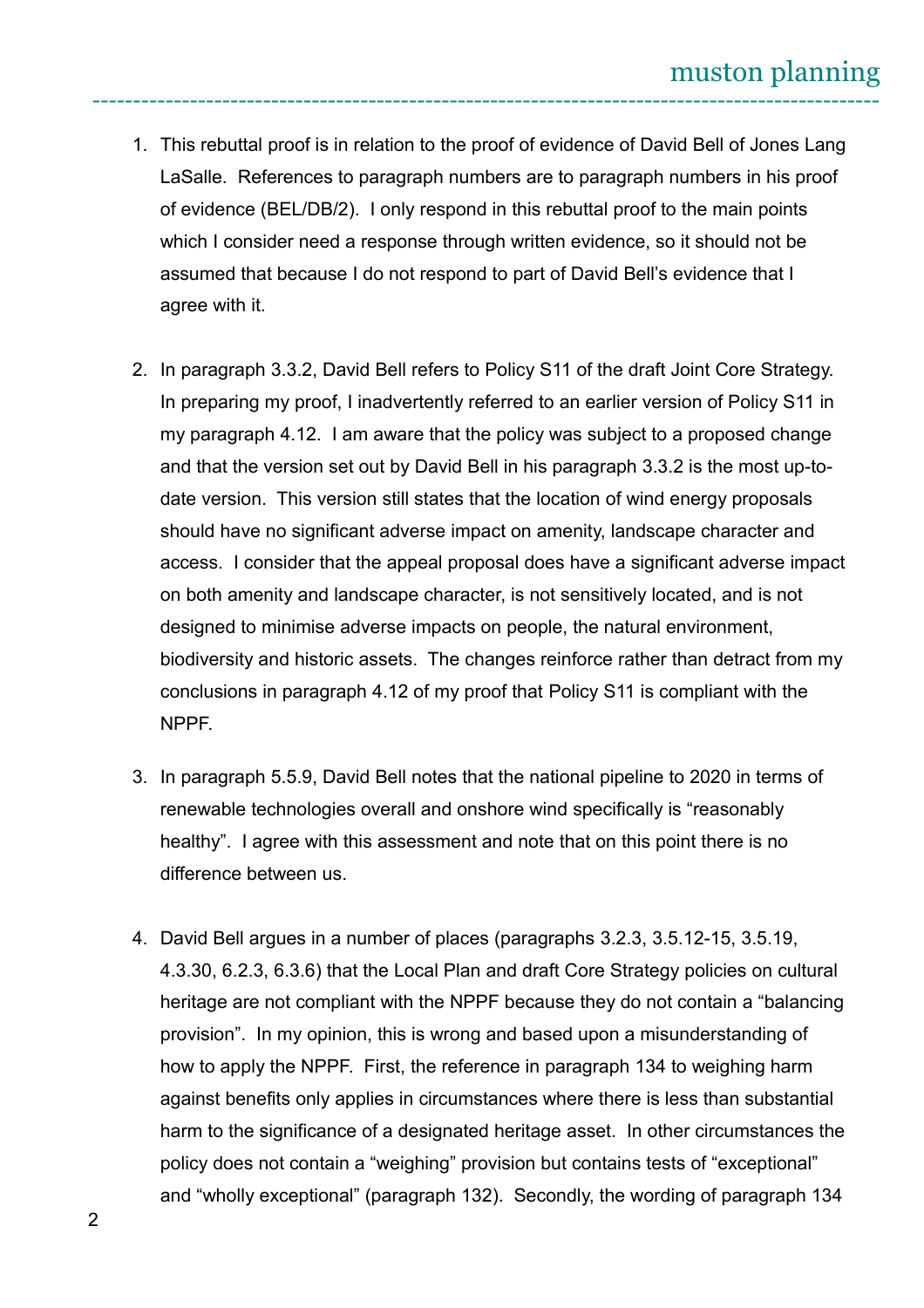of the NPPF does not suggest that the "weighing" or "balancing" must be an inherent part of any cultural heritage policy; by using the phrase "harm should be weighed against the public benefits of the proposal" it suggests that the "weighing" or "balancing" should be done in the overall balancing exercise when testing overall compliance with the planning policy document. It is not necessary for every policy dealing with potential harm to state this explicitly or make it part of the policy. Indeed it could result in multiple counting of the benefits if the same benefits (in this case the reduction in CO2 emissions) were weighed against each individual harm identified. The NPPF in paragraph 134 simply notes, in relation to proposals that cause less than substantial harm to the significance of a designated heritage asset, that this should be weighed against the public benefits of the proposal. This should not be taken to mean that every Local Plan policy dealing with the subject needs to contain a similar statement in order to comply with the NPPF. The balancing exercise should be undertaken as part of considering overall compliance with the development plan, at the end of the process, having considered all harm and all benefits, as is commonly the case in planning decision-making.

- 5. In paragraph 3.3.9, David Bell concludes, amongst other things, that the development is acceptable with regard to its potential effects in relation to cultural heritage. I consider this in my proof (paras  $5.9 - 5.16$ ) and disagree. I consider that a mixture of substantial and less than substantial harm would be caused to various heritage assets, amounting to an unacceptable impact in NPPF paragraph 98 terms. I am aware of the recent Bedford BC v SoSCLG case and the publication for consultation of the National Planning Practice Guidance (NPPG) on conserving and enhancing the historic environment (which as a draft document for consultation only at this stage should only be afforded limited weight). I consider the approach in my proof to accord with them, such that no change to my conclusions arises.
- 6. In paragraphs 3.8.6 and 3.8.7 David Bell refers to the HS2 route. In my opinion, this is too remote to be considered part of the 'baseline' for assessment of this appeal. It may not happen. The final design is not settled yet. If it does happen it

------------------------------------------------------------------------------------------------- 3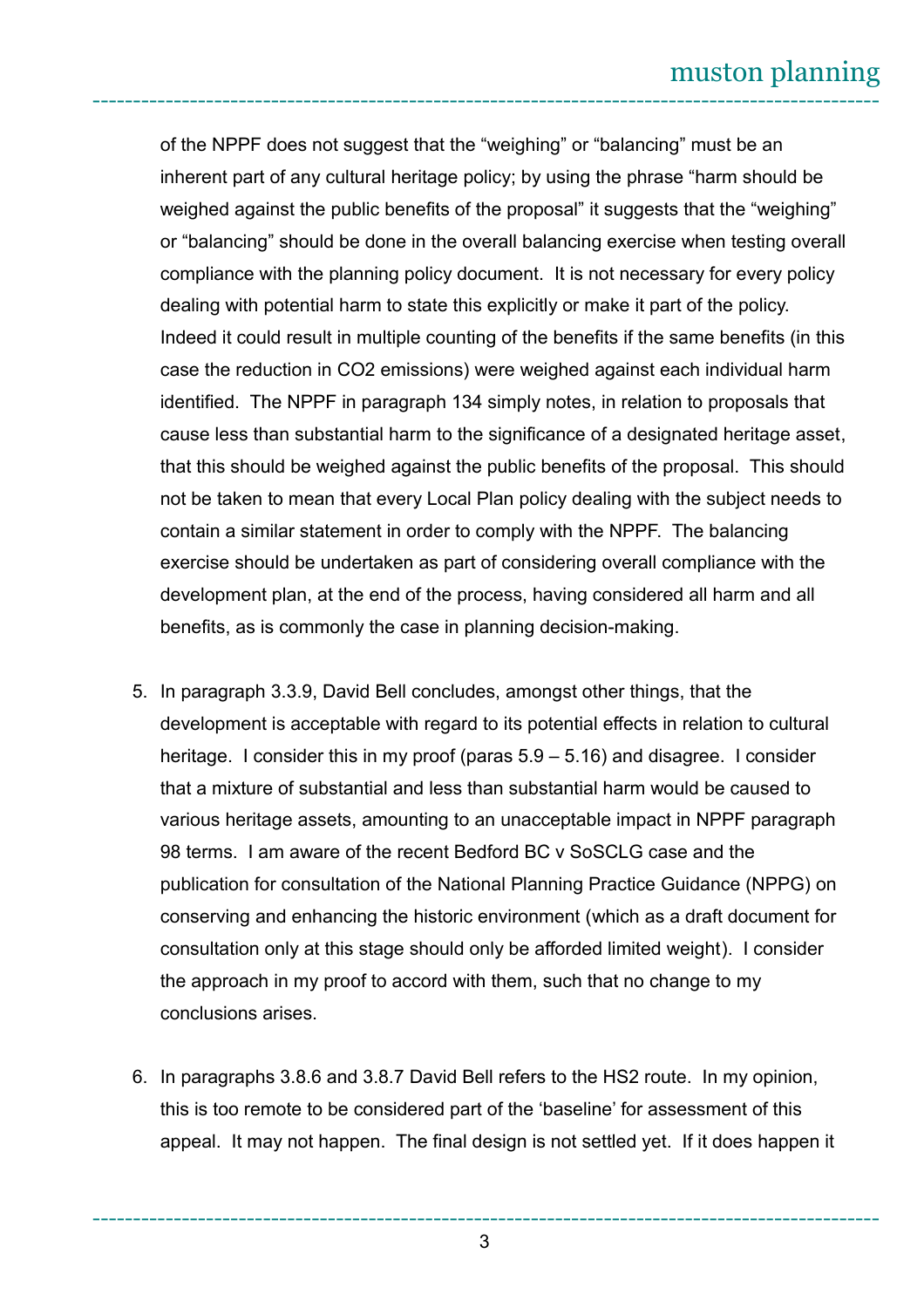is not certain when it would happen. It is however clear that HS2 would not be operational for all the duration in which the wind farm would be operating.

- 7. In paragraphs 3.9.8 and 3.9.34, David Bell refers to Tanks a Lot. The planning statement for the retrospective application for that use stated that the use would have no significant environmental impact and would protect the local environment. The officer report (extract included as Appendix 2 to this rebuttal proof) concluded that noise from the use would not be significant. Despite the comment from the officer that Sunday shooting should not be prohibited, the planning permission for the use provides that no shooting should take place on the site outside the hours of 09.00 and 17.00 on weekdays and at no time on Saturdays and Sundays. It is also worth noting that the use was retrospective, meaning that there was experience as to the noise caused by it. This use has been ongoing for several years and no noise that it might generate is new.
- 8. In paragraph 3.4.2, David Bell states that Local Plan Policy EV2 is "of very limited relevance to this determination". I am content to accept this point.
- 9. In paragraph 3.5.9, David Bell suggests that Policy EV12 deals primarily with alterations and extensions to listed buildings and that the part of the policy that deals with affects on the setting of a listed building "refers to vicinity and use of adjoining land and is primarily concerned" in his view, "with regard to local design consistency". I disagree. Policy EV12 plainly deals with both alterations to listed buildings and development affecting their setting. It is this latter part of the policy which is relevant. Mr Bell's comments relate to the part of the policy which is not relevant to the appeal proposal. The use of the word "vicinity" shows that the policy is intended to cover effects on setting of development in the locality of listed buildings. The "vicinity" that might lead to harm to the setting of a listed building will be much greater where the development in question is a large wind turbine than where it is, for example, a single storey building.
- 10.In paragraphs 3.11.5 7, David Bell suggests that the SPD on wind turbines is contrary to national policy, because it mentions the usefulness of knowing how much renewable energy will be created and how much CO2 emissions saved.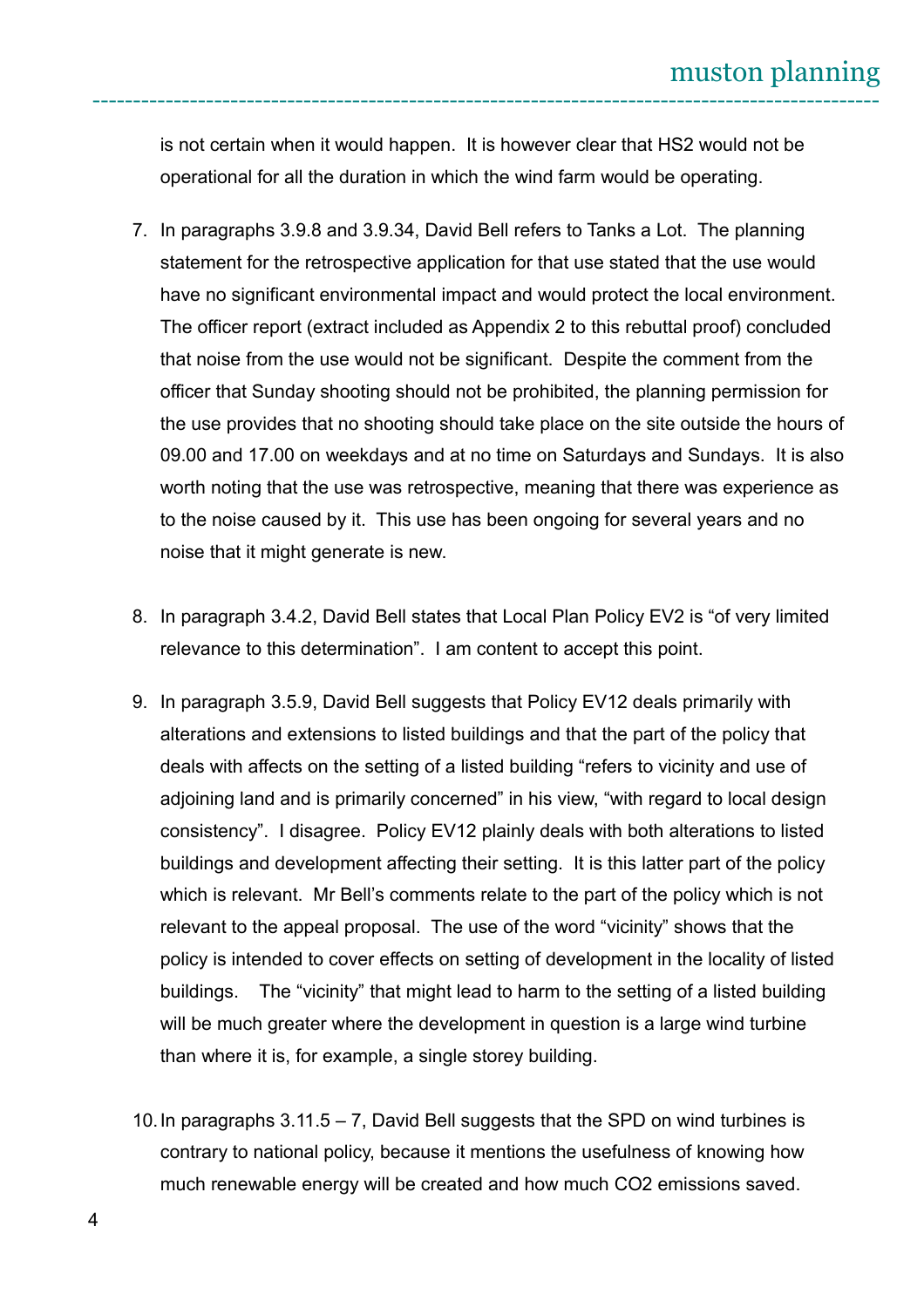However, paragraph 38 of the July 2013 "Planning Practice Guidance for renewable and low carbon energy" says in paragraph 38, entitled *"How to assess the likely energy output of a wind turbine?"*, that such information can be useful, *"in considering the energy contribution to be made by a proposal, particularly when a decision is finely balanced"*. The SPD is therefore in accordance with up-to-date planning guidance from central Government and not inconsistent with it.

- 11. In paragraph 3.11.12, David Bell says that the SPD on renewable energy is not relevant to the assessment of the proposed development. I disagree. As I set out in paragraph 4.38 of my proof, it does not deal specifically with wind turbines, but still contains relevant advice about renewable energy more generally. I said in my proof that the general thrust of the SPD on renewable energy was relevant and that remains my opinion.
- 12.In paragraph 4.5.28 of his proof, David Bell suggests that nothing has really changed with the publication of the *"Planning Practice Guidance for renewable and low carbon energy"*. Similar points are made elsewhere in Mr Bell's proof (e.g. paragraphs 4.5.7, 4.5.21 and 4.5.25). I would just ask, if that is the case, why has the Government published it? Why publish it if it changes nothing? The Government published the guidance because it was felt necessary to give additional guidance to planning decision-makers given previous decision-making. I quoted the words of the Secretary of State in paragraph 4.61 of my proof of evidence (see CD 2.10).
- 13.David Bell's Appendix 6 refers to the Red Route Study, covering the B4525 between Crowfield and Middleton Cheney, published by the County Council in September 2012. He has not appended the report itself, which I now do as Appendix 3 to this rebuttal proof. In my opinion, this report highlights an unusually high number of accidents have already occurred along the stretch of the B4525 from which the turbines would be visible. To me, this is evidence that driving along this stretch of road, and joining and leaving it, requires a high level of attention to that task from drivers. I consider that it falls within the Highways Agency definition of a situation where *"... turbines should not be provided where drivers need to pay attention to a particular driving task."*